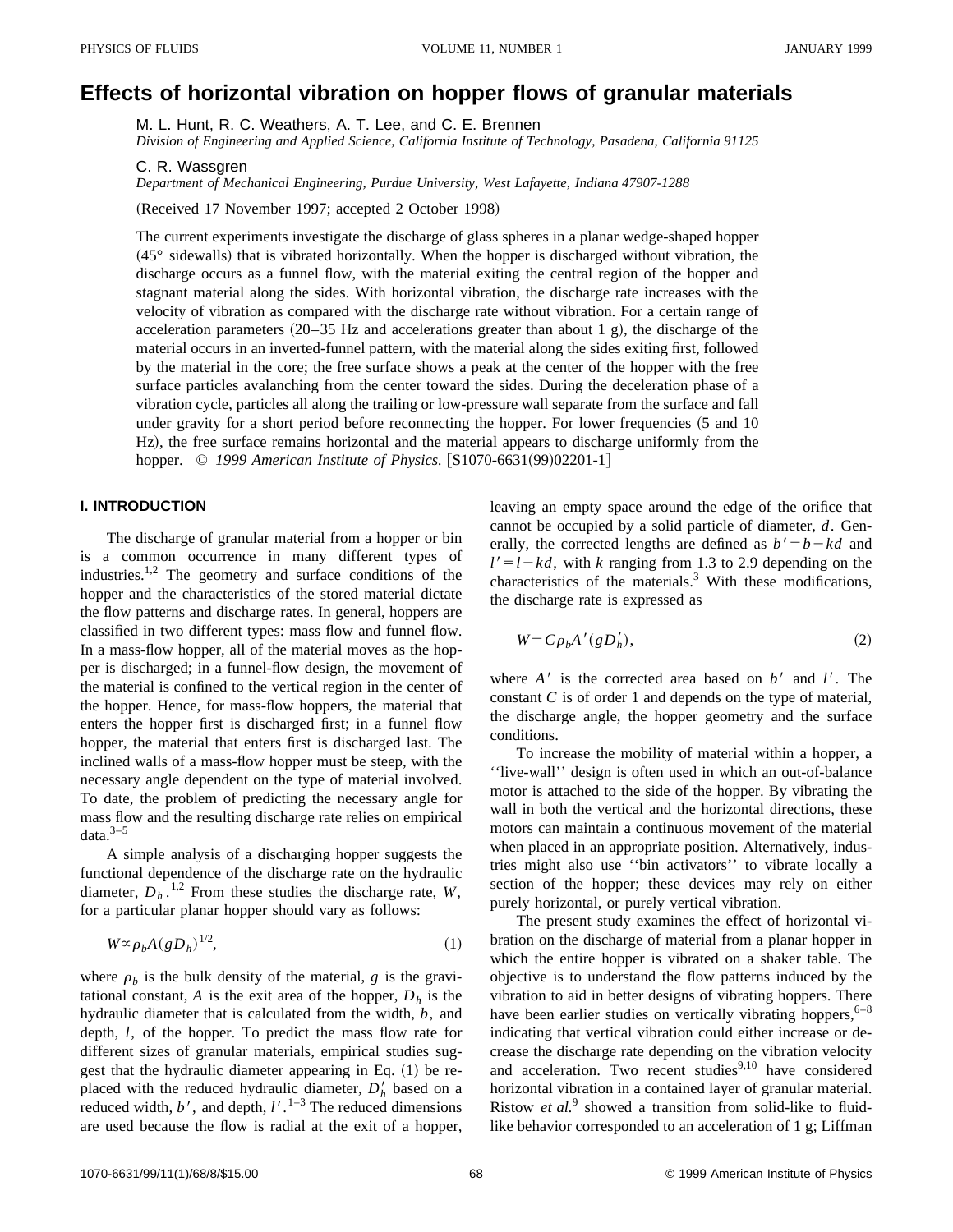

FIG. 1. Diagram of horizontal vibrating hopper.

*et al.*<sup>10</sup> examined convective effects due to gap formation between the walls and the bed.

### **II. EXPERIMENTAL FACILITY AND METHOD**

The planar hopper used in the experiments is shown in Fig. 1. The vertical front and backsurfaces are double layered, with the inner surface made from 3-mm-thick tempered glass and the outer surface of 12.7 mm Lucite™. The purpose of the inner glass plates is to minimize electrostatic charge and to maximize the flow slippage along the surface. The Lucite outer walls provide structural integrity for the hopper. The 45° sidewalls are smooth-milled Lucite surfaces. The depth of the hopper is 1.27 cm and the hopper opening is 1.75 cm. The distance between the sidewalls is 29.75 cm, the overall height is 33 cm, and the height of the bin above the 45° sidewalls is 19 cm. A thin metal plate blocks the hopper opening and is withdrawn to initiate the discharge experiments.

The hopper is mounted on a thick aluminum plate that is attached to the shaker table. The table provides sinusoidal, horizontal vibrations with variable frequency and acceleration. A metal collection bucket (grounded to minimize static electricity) is mounted to the aluminum plate below the hopper. The materials used are spherical glass beads of 1.1 or 2.0 mm diam. For some flow visualization experiments, the beads were dyed with a water-based paint. The beads and the hopper were periodically washed to minimize the effects of dirt and static electricity.

The *x* position can be represented by  $x = a \sin \omega t$ , where *a* is the amplitude of the vibration, and  $\omega$  is the angular frequency (the frequency,  $f = \omega/2\pi$  is also used). The vibration of the plate is described by its maximum velocity,  $a\omega$ , or acceleration,  $a\omega^2$ . In addition, the position of the plate may be defined in terms of the angle,  $\theta$ , where  $\theta$ =  $(-1)^n(\omega t - n\pi)$  with  $n=0,1,2,...$  and  $-\pi/2 < \theta < \pi/2$ . The two governing nondimensional parameters are the acceleration amplitude,  $\Gamma = a\omega^2/g$ , and the vibration amplitude,  $\Omega = a \omega/V$ , where *V* is a characteristic velocity of discharge, which is taken as  $V = (gD_h')^{1/2}$ . The inclination angle of the hopper with respect to the horizontal is denoted by  $\alpha$ .

In the first set of experiments, the discharge rate of the material was measured for both 1.1 and 2.0 mm beads. The vibrational frequency ranged from 5 to 35 Hz, and acceleration from 0 to a maximum of 3.0 g at the highest frequency. At lower frequencies, the maximum acceleration was limited because of the capabilities of the shaker.

For each experiment, 1.2 kg of material was placed in the hopper. The flow was initiated by manually removing the



FIG. 2. Discharge rate divided by the discharge rate without vibration for 1.1 mm glass beads as a function of acceleration and frequency.

hopper plug. The discharge rate was timed, and the rate was compared to the discharge rate without vibration measured in an experiment on the same day. Day to day variations occurred due to temperature, humidity, and static charge. The discharge rates were averaged over six measurements, and the subsequent figures include an indication of the deviation in the measurements. The average discharge time without vibration was 9.56 s for 1.1 mm spheres and 10.7 s for 2.0 mm spheres. The discharging material was visualized using either a standard 30 fps charge-coupled device  $(CCD)$  camera or a high-speed (up to 500 fps) digital camera.

#### **III. DISCHARGE RATES**

Figures 2 and 3 present the discharge rate, *W*, divided by the discharge rate without vibration,  $W_0$ , for both the 1.1 and 2.0 mm glass beads as a function of the nondimensional acceleration amplitude,  $\Gamma$ . Clearly, the discharge rate increases with vibrational acceleration. However, at the higher frequencies, the increase in discharge rate does not occur until the acceleration amplitude is greater than approximately  $\Gamma \approx 1$ . The discharge rate also depends on the frequency of vibration, with the lowest frequencies resulting in the highest discharge rates for a fixed acceleration level.

Figure 4 presents the same discharge results in terms of the nondimensional vibrational velocity,  $\Omega$ . The results fall closer together, suggesting that the discharge rate is strongly dependent on the vibrational velocity. Thus, for a fixed  $\Gamma$ , the discharge rate increases with vibrational velocity. Figure 4 also shows that below  $\Omega \approx 0.2$  there is negligible effect of the vibration on the discharge rate. In addition, the difference between the results for the 1 and the 2 mm spheres is small. A nominal value of  $k=1.4$  is used to define the characteristic velocity of discharge.<sup>3</sup>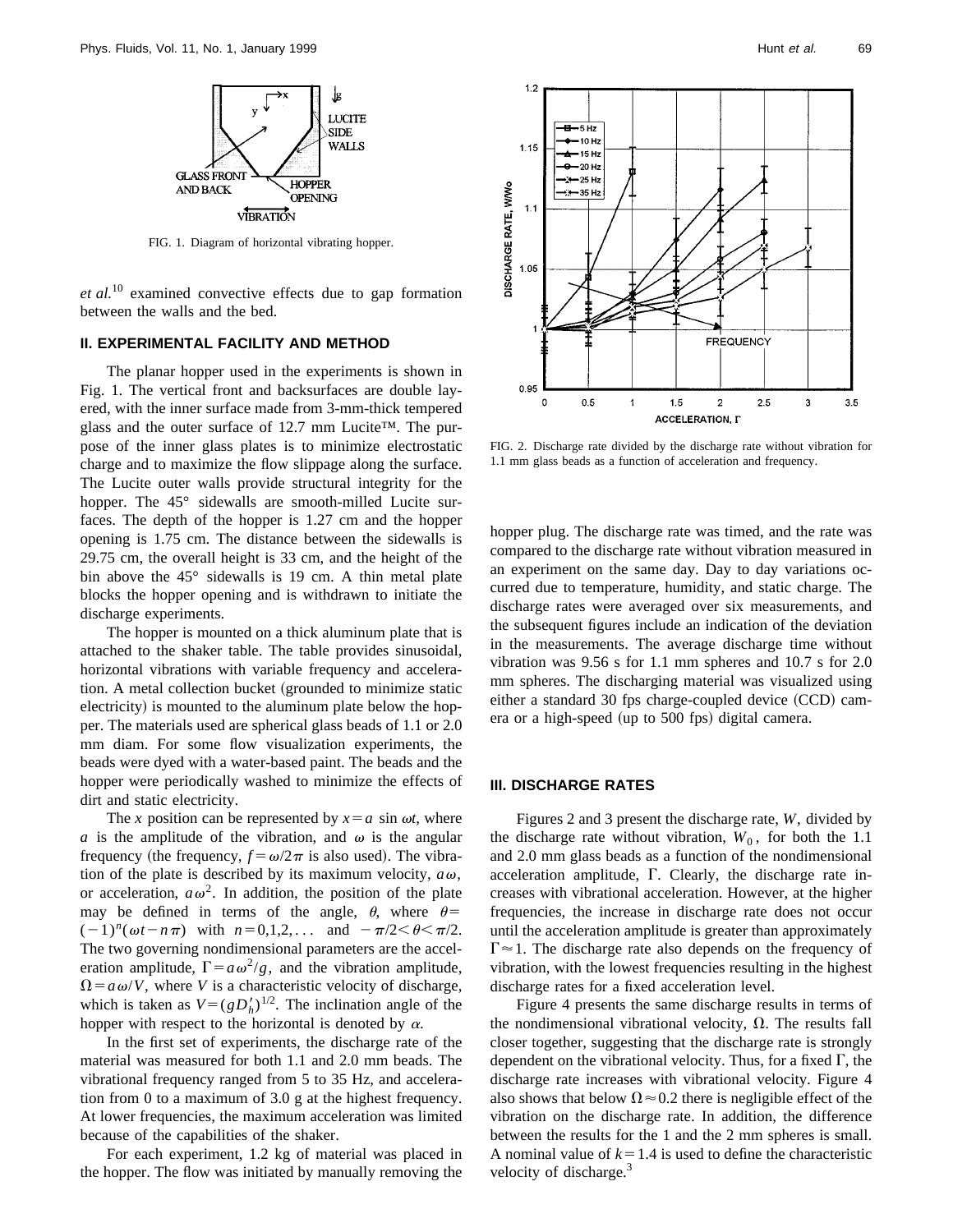

FIG. 3. Discharge rate divided by the discharge rate without vibration for 2.0 mm glass beads as a function of acceleration and frequency.

## **IV. FEATURES OF THE DISCHARGING FLOW**

The flow was visualized by loading the hopper with alternate horizontal layers of colored and noncolored particles. Figures  $5(a)$ – $5(d)$  show digitized images without vibration. Clearly, the material is first discharged from the central region of the hopper. The material then avalanches down the sloping upper surfaces so that the material adjacent to the walls discharges last. The upper surface is inclined at approximately 60° with respect to the vertical.

Figures  $6(a)$ –6(d) show the flow patterns for a vibration of  $\Gamma$  = 2.0 at 20 Hz. In Fig. 6(a), the material is not flowing and the only visible movement of the material occurs in the upper corners of the hopper. The material moves down along



FIG. 4. Discharge rate for 1.1 and 2.0 mm glass beads as a function of nondimensional velocity amplitude,  $\Omega = (a\omega)/(gD_h^{\dagger})^{1/2}$ .



FIG. 5. Digitized images of the hopper discharging without vibration showing the funnel-flow pattern; (a) the initial layering of the hopper;  $(b)-(d)$  at different points during the discharge.

the vertical walls and then circulates up through the bed of material. The result of this motion is the triangular mixed region observed in Fig. 6, which does not increase in size after the initial transient period. Under close inspection, it was observed that a momentary gap opens between the sides of the hopper and the material during one part of the oscillation cycle; this gap was also observed by Liffman *et al.*<sup>10</sup> After the hopper reverses direction, the material and the hopper wall reconnect. The gap extends to the corner between the vertical and sloped walls.



FIG. 6. Digitized images of the hopper discharging with vibration showing the inverted-funnel flow pattern; (a) with the hopper closed;  $(b)$ – $(d)$  at different points during the discharge.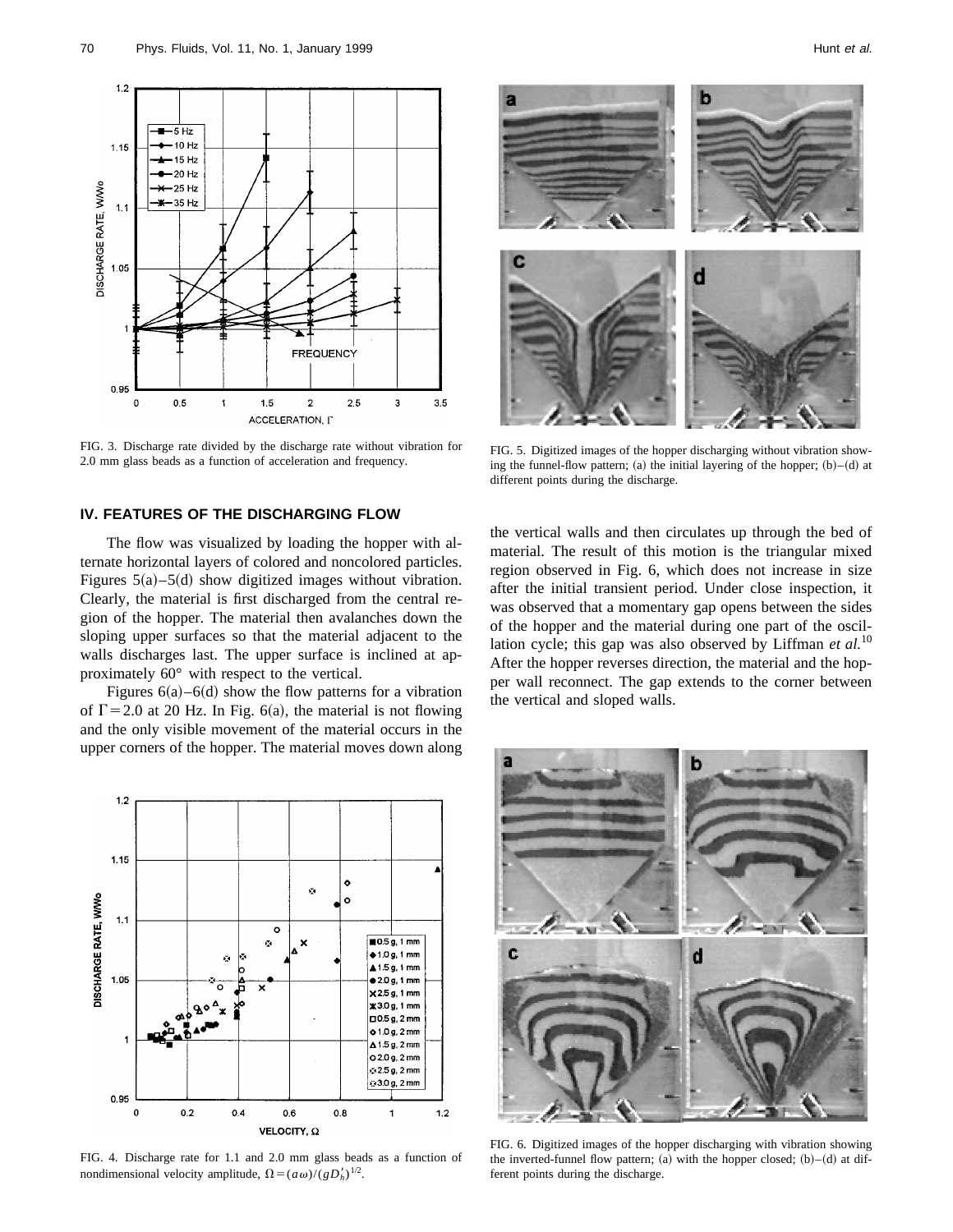

FIG. 7. Inclination of the free surface for vibration at 35 Hz and a range of accelerations. The filled symbols are measurements taken midway through the discharge, and the open symbols for data during the last 20% of discharge.

When the hopper is discharged as seen in Figs.  $6(b)$ –  $6(d)$ , the flow pattern is almost the inverse of that observed without vibration. The material along the inclined walls discharges first (a layer of approximately 20 particle diameters), and that in the central core discharges last. After an initial transient period, the material on the free surface is inclined at an angle of 105° to the vertical. This angle remains relatively constant throughout the discharge period. The material on the free surface avalanches toward the wall and then descends along the inclined surface before discharging.

The transition from the funnel-flow to the invertedfunnel pattern occurs over a range of vibrational velocity and acceleration, affecting the inclination of the upper free surface and coinciding with an increase in the discharge rate. Figure 7 shows the variation in the inclination with acceleration for a hopper vibrating at 35 Hz. Data are presented near the middle of the discharge, and in the last 20% of the discharge as sketched in the inset figures. The measurements were made from recorded images of the flow, and hence are accurate to within  $\pm 3^{\circ}$ .

For low accelerations,  $\Gamma$  < 0.5, the flow appears to be unaffected by the vibration. As the acceleration level is increased to  $\Gamma \approx 1$ , the upper free surface begins to flatten, and reaches a final inclination of 105° at an acceleration of approximately  $\Gamma$  = 1.1. However, in comparing the free surface at the middle of the discharge period to that at the end, the data indicate that the fill level of the hopper also affects the transition. In the intermediate range of accelerations, 0.5  $\langle$   $\Gamma$  < 1.1, the discharge initially follows an inverted-funnel pattern, but then changes to a funnel flow as the level of fill decreases.

The inclination free surface was also monitored at other frequencies and accelerations as shown in Fig. 8. At 25 and 30 Hz, the maximum inclination that the surface attained was 105°, approximately the same as found at 35 Hz. However, for lower frequencies, the maximum angle was not as large



FIG. 8. Inclination of the free surface midway through the discharge for frequencies from 5 to 35 Hz as a function of vibration velocity,  $\Omega$  $=(a\omega)/(gD_h')^{1/2}.$ 

and the upper surface became flatter. In fact for 5 and 10 Hz, the maximum angle was 90°; hence, for these frequencies, the flow did not resemble the inverted-funnel pattern that was found at higher frequencies and appears to resemble that of a mass-flow hopper in which the material is discharged uniformly. Figure 8 also shows that the inclination angle reached a maximum value for vibrational velocities greater than approximately 0.2.

In addition to the free surface, the flow near the exit of the hopper was also monitored with the high-speed camera  $(500$  frames per s). Figure 9 shows three digitized images of the hopper at different positions within the cycle at  $\Gamma = 2$  and



FIG. 9. Digitized images of the exit of the hopper vibrating at 20 Hz and  $\Gamma$ =2.0 at three different points during the vibration cycle; (a)  $\omega t \approx 0$ ; (b)  $\omega t \approx \pi/2$ ; (c)  $\omega t \approx \pi$ .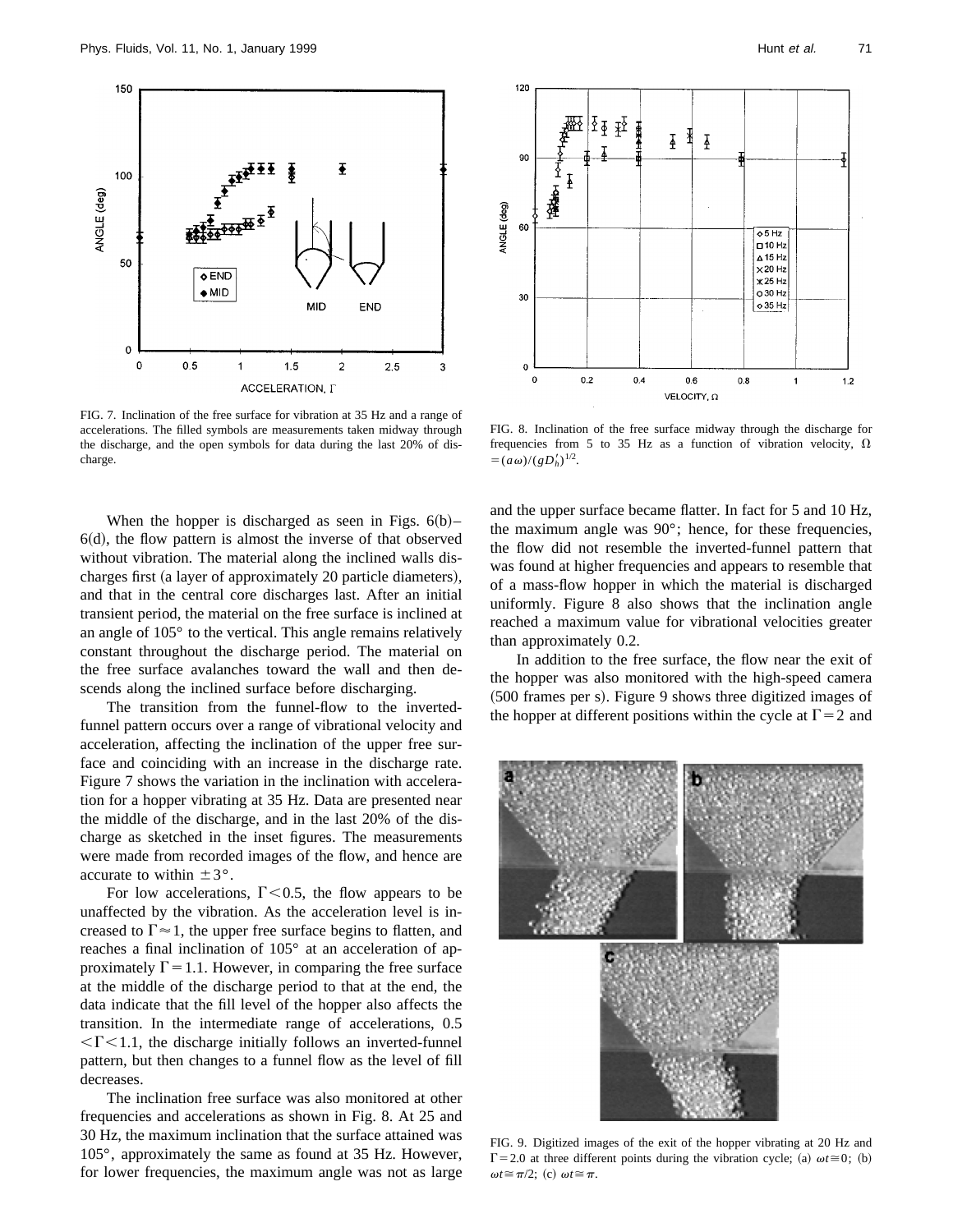

FIG. 10. Digitized images of particles near the right-hand wall of a hopper with the hopper vibrating at 20 Hz and  $\Gamma$  = 2.0; the left-hand side shows the particles in contact with the wall, and the right-hand side shows a small gap between the wall and the particles.

20 Hz. In Fig.  $9(a)$ , the hopper is moving to the right-hand side and  $\omega t \approx 0$ ; at this position, the inclination of the discharging material relative to the vertical reaches a maximum. All of the material exiting the hopper appears to be descending from the right-hand side of the hopper. The material in the center and left-hand side appears to remain stationary. As the hopper moves farther to the right-hand side and  $\omega t$  approaches  $\pi/2$ , the angle of the discharge begins to decrease, first at the left-hand side of the hopper and then at the righthand side. At  $\omega t \approx \pi/2$ , the discharge is completely vertical as shown in Fig.  $9(b)$ . As the hopper moves to the left-hand side, the angle of the discharging material increases until a maximum is reached at approximately  $\omega t \approx \pi$  as shown in Fig.  $9(c)$ . At this point, the material appears to be exiting primarily from the left-hand side of the hopper.

### **V. MOTION OF INDIVIDUAL PARTICLES**

To understand the flow and the changes with acceleration and frequency, motions of individual particles were monitored by tracking a spot of light reflected off of the surface of a particle with a commercial frame-grabber routine. An example of the particle near the wall is shown in the digitized images of Fig. 10. The determination of the particle trajectories was limited by the number of images per cycle, which decreased for the higher frequencies. The technique did not allow any rotation of the particle to be monitored.

A sample trajectory for a particle along the inclined right wall is shown in Fig. 11 for a case (20 Hz and  $\Gamma$ =2) corresponding to the inverted-funnel pattern. The trajectory data begins with the particle at its rightmost position (point  $A$ ). The particle then moves horizontally with the hopper. As the hopper moves to its leftmost position (point  $B$ ), a gap opens between the particle and the hopper as observed in Fig. 10. The particle then follows a curved path until it falls a distance,  $h$ , and recontacts the hopper (point  $C$ ). Subsequently, the particle follows the hopper moving first to the right-hand side (point  $D$ ), and then to the left-hand side repeating the cycle.

In Fig. 12, the data are replotted in terms of the horizontal  $(x-x_0)$  and vertical  $(y-y_0)$  positions of the particle nondimensionalized by the amplitude of vibration, *a*, and a nondimensional time,  $\omega t / 2\pi$ . Also shown are the points  $A-D$  and curves corresponding to  $sin(\omega t)$  to indicate the



FIG. 11. Trajectory of a particle adjacent to the sidewall. The hopper is vibrating at 20 Hz and  $\Gamma$  = 2.0.

position of the hopper. By comparing the position of the particle with the position of the hopper wall, it emerges that the particle leaves the surface at a time  $t_1$  (or at a critical angle,  $\theta_1$ ). At this moment the particle and the wall are moving to the left-hand side, but the wall is decelerating. Since the particle is not attached to the wall, it may continue to move to the left-hand side at approximately a constant velocity as long as there is available space. The hopper then reverses direction at  $\omega t / 2\pi = 0.75$  ( $\theta = -\pi/2$ ), but the particle continues to move to the left-hand side. Subsequently, the particle slows down because it comes in contact with other particles; it then reverses direction to move with the other material. The particle reconnects with the sinusoidally varying wall at some later time,  $t<sub>2</sub>$ . Examination of the vertical position of the particle during this time period shows that the particle descends only during flight. The vertical drop, *h*, appears to be approximately constant for each vi-



FIG. 12. Vertical,  $(y - y_0)/a$ , and horizontal,  $(x - x_0)/a$ , positions for a particle adjacent to the sidewall with the hopper vibrating at 20 Hz and  $\Gamma$  $=2.0.$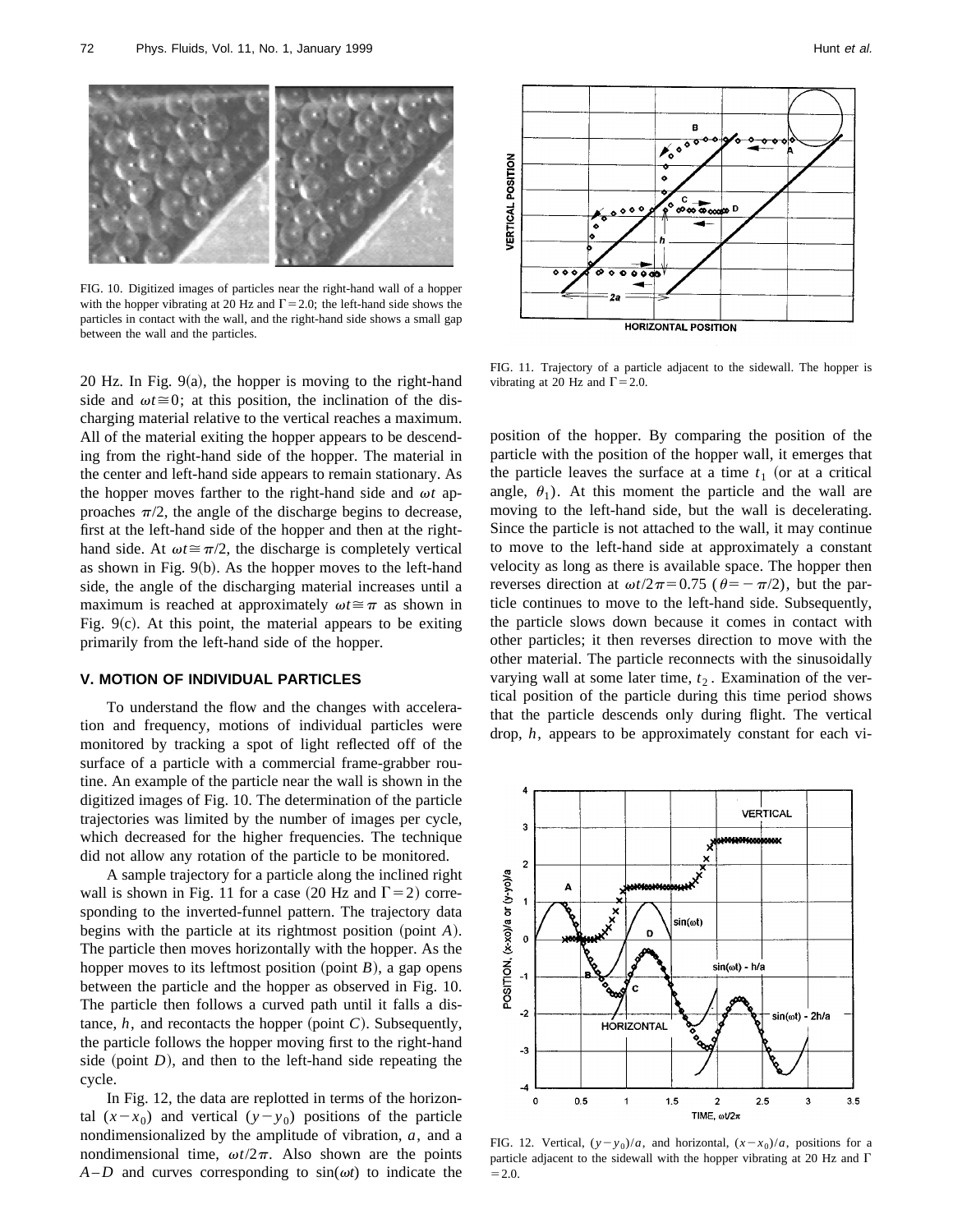

FIG. 13. Horizontal,  $(x-x_0)/h$ , positions for a particle adjacent to the sidewall with the hopper vibrating at conditions that correspond with an inverted-funnel pattern.

bration cycle; the value of *h* is used to define the offset of the other sinusoidal curves shown in Fig. 12. Hence, after the first flight, the particle follows a trajectory that is offset from the original *a* sin( $\omega t$ ) by an amount (*h*/tan  $\alpha$ ) (in the current experiments the offset is *h* since tan  $\alpha=1$ ). Afterwards the particle reconnects with the sinusoidal curve given by  $\sin(\omega t) - h/a$ , for times  $(\omega t_2/2\pi) < (\omega t/2\pi) < 1 + (\omega t_1/2\pi)$ . The flight of the particle is repeated every cycle.

Figures 13  $(x$  positions) and 14  $(y$  positions) show similar single-particle information for different accelerations be-



FIG. 14. Vertical (*y*/*h*) positions for a particle adjacent to the sidewall with the hopper vibrating at conditions that correspond to an inverted-funnel pattern. Lines show the trajectory for a particle falling under gravity with the initial starting time corresponding to  $\theta_1 = a \sin(-1/\Gamma)$ .



FIG. 15. Particle leaving the inclined surface as the hopper decelerates while moving to the left-hand side.

tween  $1.5<\Gamma<3$  and frequencies of 20 and 30 Hz. The positions, however, are nondimensionalized by the vertical jump, *h*, for that particular experiment. As shown in Fig. 13, the particle follows the sinusoidal path except during the flight of the particle. In Fig. 14, the vertical displacements of the particles follow a repeatable pattern, a parabolic trajectory resulting from the gravitational force acting on the particle during the free fall in flight. Hence, the vertical position of the particle can be determined from

$$
y/a = gt'^2/(2a) = (\omega t')^2/(2\Gamma),
$$
\n(3)

where *t'* represents the time of flight of the particle,  $t' = t$  $-t_1$ .

An estimate for the time  $t_1$  can be obtained from a simple analysis of a single particle moving on an inclined plate, such as shown in Fig. 15. In the frame accelerating with the particle, the acceleration normal to the plate is *g* cos  $\alpha + a\omega^2$  sin  $\theta_1$  sin  $\alpha$ , and therefore contact with the plate will be lost when

$$
g \cos \alpha = -a\omega^2 \sin \theta_1 \sin \alpha \tag{4}
$$

and rearranging

$$
\Gamma \sin \theta_1 \tan \alpha = -1. \tag{5}
$$

For tan  $\alpha=1$ , then  $\theta_1 = \arcsin(-1/\Gamma)$  and  $\omega t_1 = -\theta_1 + \pi$ .

In Fig. 14, the lines for the parabolic trajectory are given in terms of  $y/h = gt'^2/(2h) = (a/h)(\omega t')^2/(2\Gamma)$ , with the origin of the trajectory starting from the time  $t_1$  given by Eq.  $(5)$ . The predictions for  $t_1$  indicate an earlier lift-off point than the experimental data. However, the difference is small; it may be a result of the dilation of the bed since the model assumes that there is space in which the particle can move when it leaves the surface. A second possibility is that the particle does not leave the surface until the plate reverses directions. Then lift-off occurs when  $\omega t_1/2\pi=0.75$ . Figure 16 is similar to Fig. 14, but the lift-off time used in determining the parabolic trajectories is given by the second criterion. It appears that the lift-off occurs between these two limiting criteria,  $-\arcsin(-1/\Gamma)+\pi<\omega t_1<3\pi/2$ , with the exact time of departure of the particle determined by the movement of other particles within the hopper.

When the particle is in flight, the flight time determines the vertical distance *h* that the particle will move during each period of oscillation. Values of *h*/*a* for different accelerations and frequencies are given in Fig. 17. The results suggest that there is a maximum value of *h*/*a* for a particular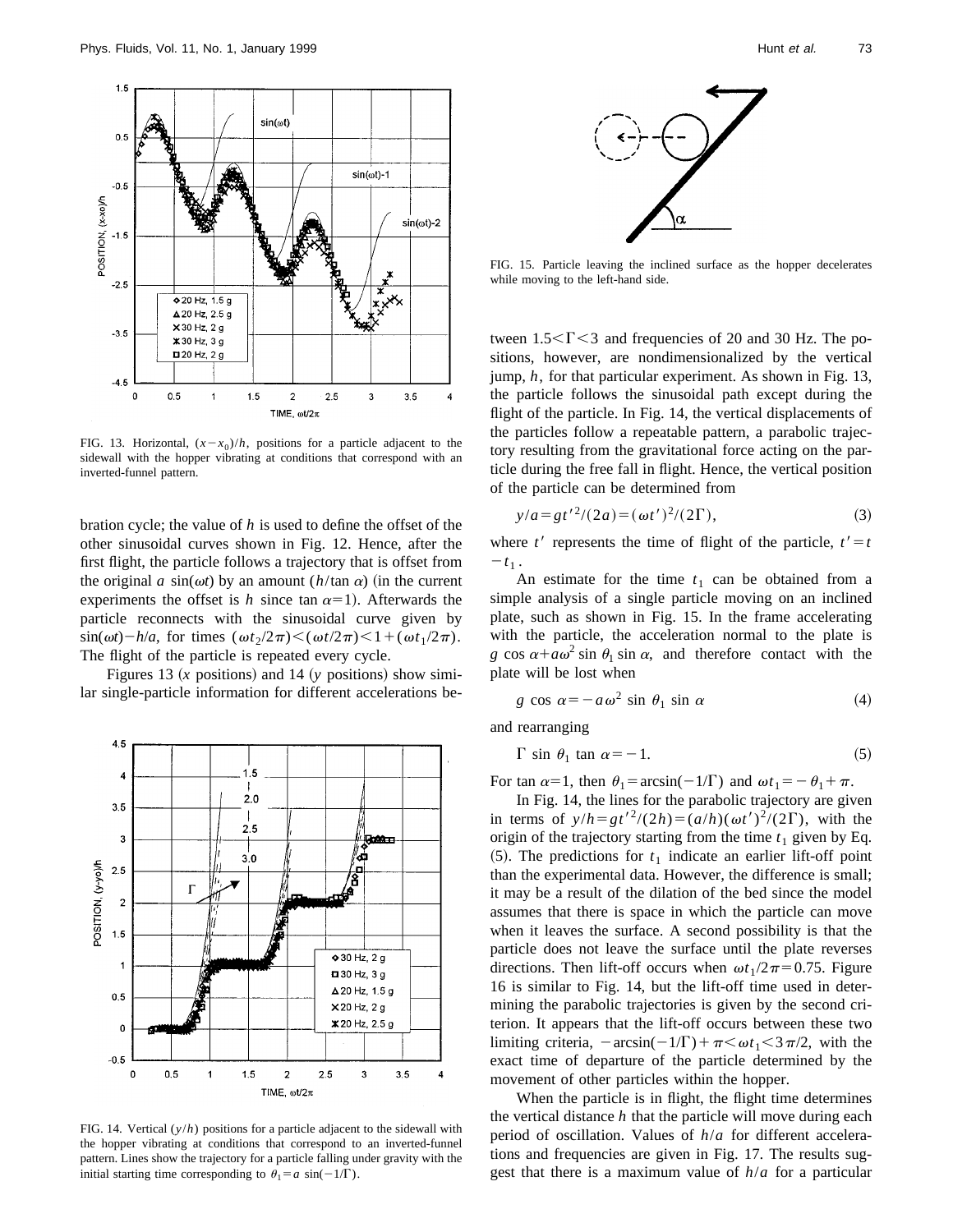

FIG. 16. Vertical (*y*/*h*) positions for a particle adjacent to the sidewall with the hopper vibrating at conditions that correspond to an inverted-funnel pattern. Lines show the trajectory for a particle falling under gravity with the initial starting time corresponding to  $\theta_1 = -\pi/2$ .

frequency. The error bars reflect the resolution of the images of the particles and the variability in *h* from particle to particle.

An estimate for the time of flight  $\tau$  and the distance *h* can be found from a model of the particle on an inclined surface as shown in Fig. 18. The particle will lose contact with the surface as the surface is moved in the *x* direction. However, if the surface decelerates (as in the case of a sinusoidal vibration), the particle and the surface will reconnect. Beginning with the plate at the maximum displacement from



FIG. 17. Vertical distance, *h*/*a*, moved during each cycle of vibration by a particle adjacent to the sidewalls. The solid line corresponds to a model from a single particle on vibrating plate, Eq.  $(8)$ .



FIG. 18. Vertical displacement of a particle due to horizontal motion and subsequent deceleration of the inclined plate.

the centerline, the plate moves a horizontal distance,  $a \upharpoonright 1$  $-cos(\omega \tau)$ , in time  $\tau$ . After this period  $\tau$ , a vertical gap of distance  $a[1-\cos(\omega \tau)]\tan \alpha$  opens for the particle to fall. If the particle has no initial vertical velocity, the particle and the surface will reconnect when

$$
g\,\tau^2/2 = a\left[1 - \cos(\omega\,\tau)\right] \tan\,\alpha,\tag{6}
$$

which can be rewritten as

$$
(\omega \tau)^2 / [1 - \cos(\omega \tau)] = 2\Gamma \tan \alpha \tag{7}
$$

and solved for  $\tau$ . Figure 19 shows the roots of Eq. (7) in terms of  $\omega\tau$  as a function of  $\Gamma$  tan  $\alpha$ . There are no solutions to the equation for  $\Gamma$  tan  $\alpha$ <1 and under these conditions, the particle does not separate from the surface. For  $\Gamma$  tan  $\alpha$  $>1$ ,  $\omega\tau$  increases with acceleration level. The distance that the particle falls is then

$$
\frac{h}{a} = [1 - \cos(\omega \tau)] \tan \alpha,
$$
\n(8)

which is indicated in Fig. 17 for tan  $\alpha=1$ . The estimate overpredicts the experimental data for all frequencies; the model,



FIG. 19. Nondimensional flight time predicted as a function of acceleration ( $\Gamma$  tan  $\alpha$ ) from a model of a single particle on a vibrating plate.